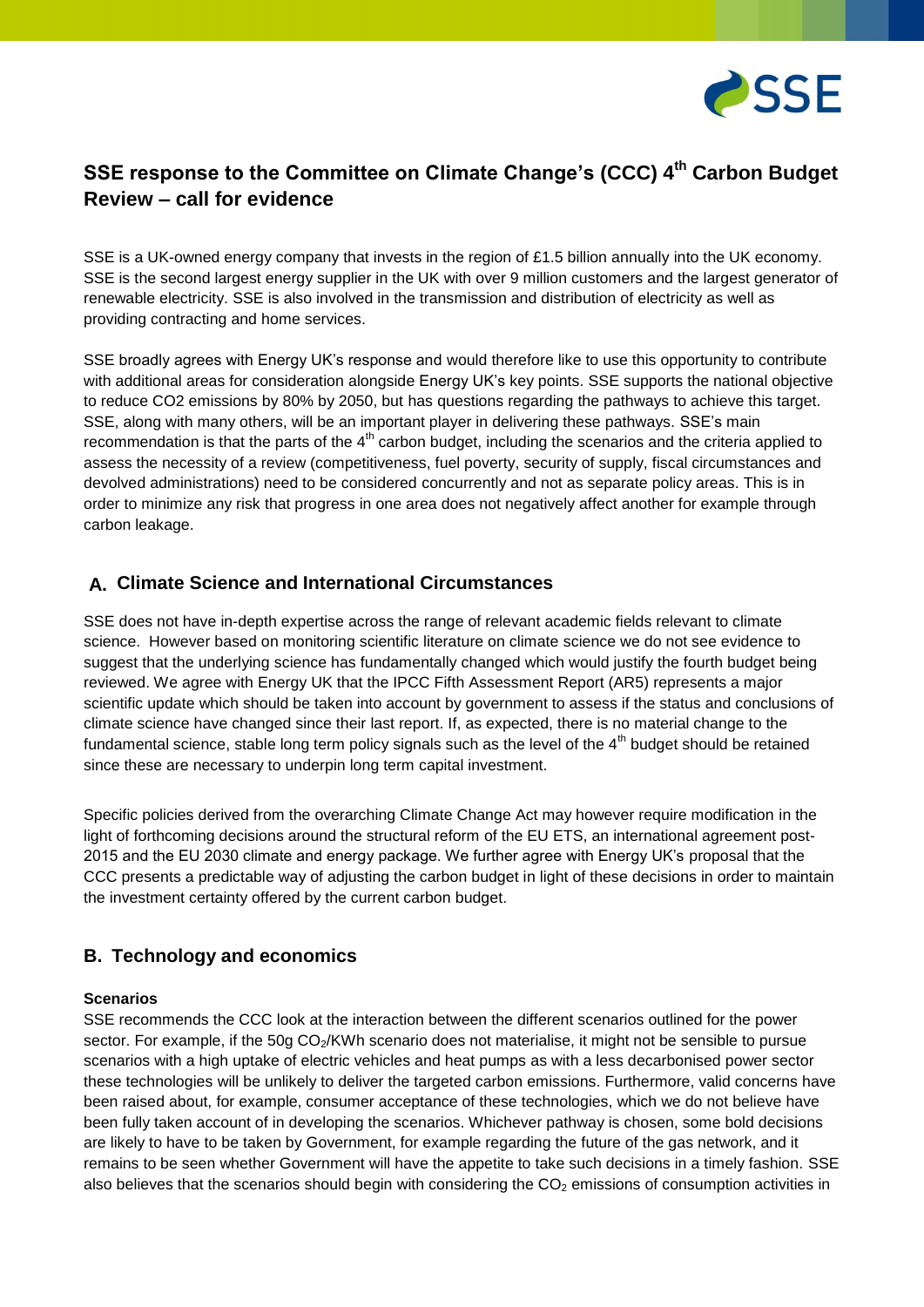

the UK. While emissions from production, both in the power sector and the economy

as a whole, have decreased, consumption based emissions have increased significantly over the last decades. Between 1993 and 2010, for example, the carbon footprint of imports used directly by consumers increased by 74%.<sup>1</sup> In the light of these considerations, *SSE suggests that the CCC offers a clearer way of looking at the scenarios and the interaction between them, including the issue of carbon leakage.* 

### **EU ETS**

The EU ETS has been partially successful. It has demonstrated that a functioning carbon market can be constructed, and carbon emissions have been reduced over this period. However, it is difficult to determine what role the ETS played in this carbon reduction. Furthermore, the ETS has failed to deliver emissions reductions in a manner that simultaneously attracts investment in low-carbon technologies. An oversupply of emissions allowances has been allowed to build up as a result of economic contraction, stringent renewable and energy efficiency targets and over-allocation of allowances by Member States. This will depress the carbon price in the long term, and reveals a more important structural flaw in the ETS – the inability to modulate supply of allowances according to demand, which produces a highly volatile market that undermines the value of putting a price on carbon.

SSE suggests this failure can be addressed by a structural reform of the EU ETS, which applies a volumebased trigger to withdraw allowances from the market during times of high supply to be placed in a 'surplus reserve', while a relative price-based trigger would release allowances mechanistically when the price is excessively high. This reform allows for more stable allowance prices and provides much needed long-term investment clarity for the power sector, thereby increasing the likelihood of bringing forward the investment in low-carbon technology to meet the CCC's carbon budgets.

Though the EU ETS is influential, SSE believes that other policies are also significant in influencing the power sector's contribution to the 4<sup>th</sup> carbon budget. Renewables targets, low carbon support schemes, such as the CfD, and the carbon price floor are important as well. By changing the UK's carbon emission aspirations, changes to the carbon budget will also influence these policy areas in a way that will inevitably affect the power sector.

#### **Shale Gas**

The economic impact of exploiting the UK's potential reserves of unconventional hydrocarbons are nearly impossible to predict with reasonable statistical certainty, and the impacts are some way into the medium to long term. More immediately, shale gas projects in other countries have had a substantial impact on fossil fuel economics for example by driving down prices for coal to UK buyers.

## **C. Other issues: New evidence of impacts of Fourth Carbon Budget**

#### **Security of Supply**

<u>.</u>

The current uncertain policy environment is halting investment in renewables and gas plant. This jeopardizes both the decarbonisation targets in the carbon budgets and security of supply. The design and success of the CfD and the capacity mechanism will play a significant role in the UK generation mix. In particular the anticipated load factors of thermal vs renewable generation going forward will impact on the carbon emissions of the power sector. The Government needs to act quickly to finalise details around the Electricity Market Reform and provide investable policy frameworks that encourage new build in the UK.

<sup>&</sup>lt;sup>1</sup> [https://www.gov.uk/government/uploads/system/uploads/attachment\\_data/file/85869/release-carbon](https://www.gov.uk/government/uploads/system/uploads/attachment_data/file/85869/release-carbon-footprint-dec2012.pdf)[footprint-dec2012.pdf](https://www.gov.uk/government/uploads/system/uploads/attachment_data/file/85869/release-carbon-footprint-dec2012.pdf)